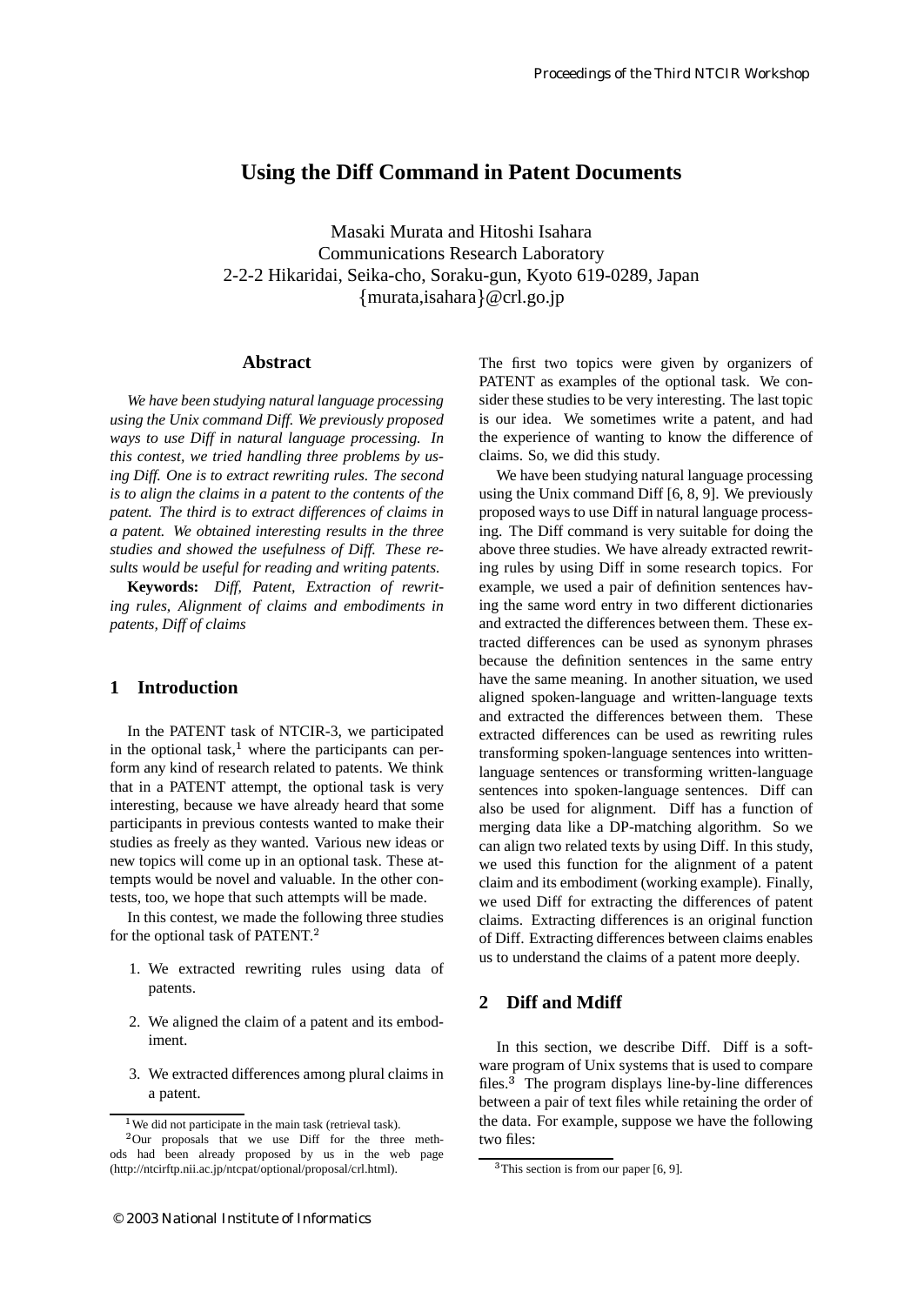| File $1:$ | File 2:     |
|-----------|-------------|
| T         |             |
| qo        | qo          |
| to        | tο          |
| school.   | university. |

When we give these data to Diff, the difference is displayed in the following way.

> < school. > university.

Diff has a *-D* option, which is very useful. When we use Diff with this option, common parts as well as differences are displayed. That is, files can be merged by using this option. However, the output of *diff -D* is in a form which is used for a C preprocessor such as "Ifdef" and this is difficult for people to read. Therefore, in this paper, we give the differences in the following way:

```
i == == == begin == == ==(The parts which only exist
in the first file)
;-----------------
(The parts which only exist
in the second file)
;===== end =====
```
where, " $i == ==$  begin  $== ==$ " indicates the beginning of the differences, " $i == == ==$  end  $== ==$  $=$  =  $\frac{1}{2}$  indicates the end of the differences, and " $\frac{1}{2}$  - ---------------" indicates the boundary between the two sets of data. In this paper, we refer to Diff in the case where the files are merged by using the -D option and the differences are displayed in the above form as Mdiff.

When we give our earlier pair of files to Mdiff, we obtain the following result.

| Т                       |  |
|-------------------------|--|
| qo                      |  |
| to                      |  |
| $i == ==$ begin $== ==$ |  |
| school.                 |  |
|                         |  |
| university.             |  |
| $i == == ==$ end        |  |

"I go to" matches, while "school" and "university" are differences. The output of Mdiff is easy to examine and understand because, unlike Diff, it also displays the common parts.

We can reproduce the two original files from the output of Mdiff. When we take the common part and the upper part of the differences, we obtain the contents of the first file. When we take the common part and the lower part of the differences, we obtain the contents of the second file. We can reproduce all of the original data in this way.

| A claim sample | Its embodiment sample |
|----------------|-----------------------|
| Claim 1.       | The                   |
| A              | method                |
| method         | predicts              |
| for            | whether               |
| predicting     | data                  |
| whether        | that                  |
| data           | is                    |
| that           | not                   |
| is             | yet                   |
| not            | known                 |
| yet            | to                    |
| known          | be                    |
| to             | positive              |
| be             | or                    |
| positive       | not                   |

Since Mdiff only displays the common part of the data once, it is able to reduce the amount of data. Since it is possible to fully reproduce the original data from Mdiff's output, we are able to say that Mdiff compresses the data while retaining the original information.

Since the output of Diff is difficult to read and the output of Mdiff contains all information output by Diff, we use Mdiff for our explanations in the following sections. In the following sections, let's look at some actual examples of the application of Mdiff to patents.

#### **3 Extraction of rewriting rules in patents**

We have already confirmed that two different texts having the same meaning can be used to extract the rewriting rules (paraphrases) [5, 8]. In the paper [8], we used the spoken-language and written-language and extracted the difference between them. These extracted differences could be used as rewriting rules transforming spoken-languagelike sentences into written-language-like sentences or transforming written-language-like sentences into spoken-language-like sentences. We performed the study on the transformation of written-language-like sentences into spoken-language by using the extracted transformation rules. In the paper [5], we used definition sentences of two different dictionaries and extracted the differences between them. These extracted differences could be used as synonym phrases. We performed the study on a sentence compression (summarization) and sentence polishing-up system using extracted synonym phrases [7].

**Table 1. Examples of a claim and its embodiment**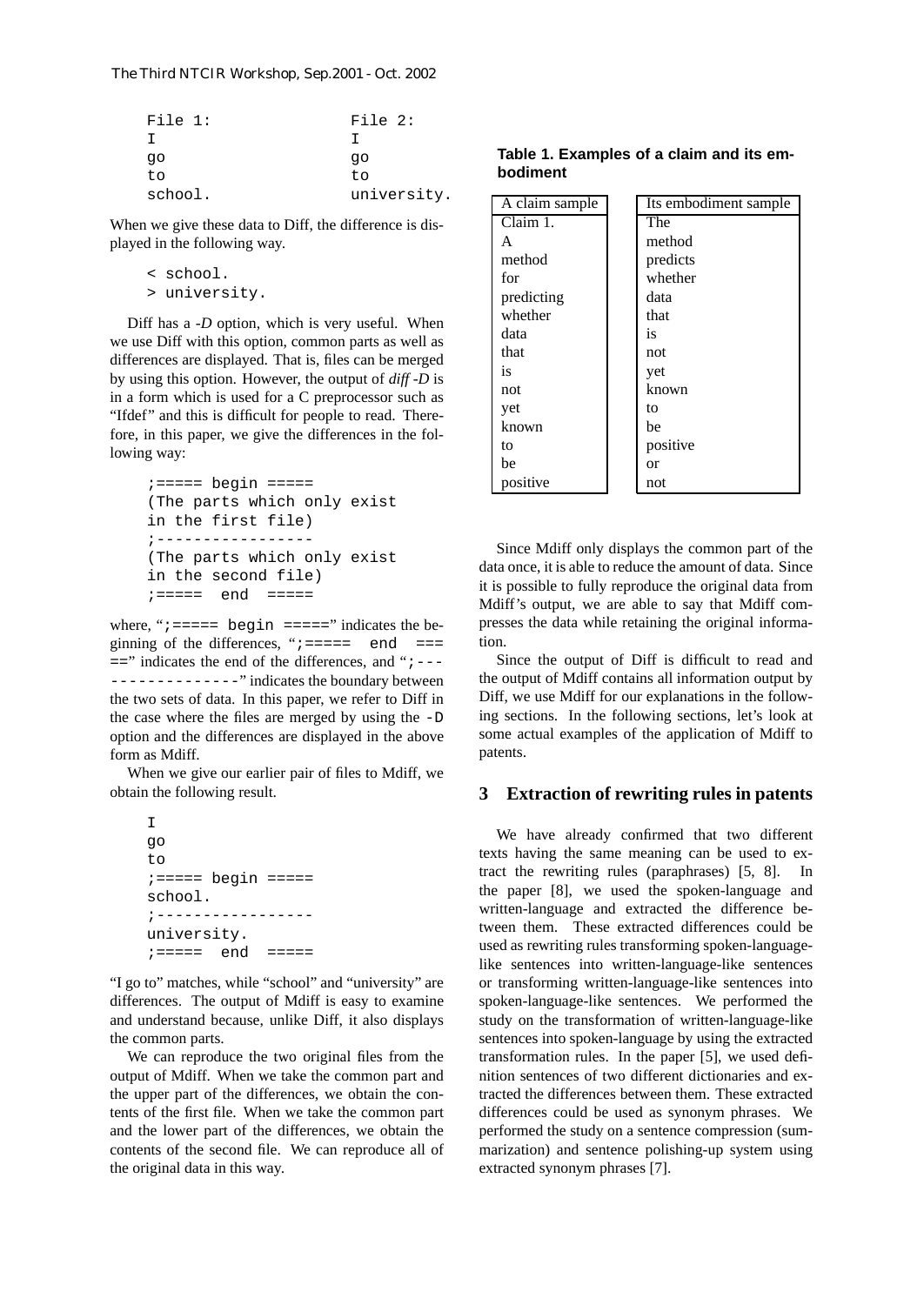| Freq. | Matching part in front | Claims   | Embodiments | Matching part behind  |
|-------|------------------------|----------|-------------|-----------------------|
| 65087 |                        | 前記       |             | 給湯器                   |
| 63369 | 気筒                     |          |             | C 1 $\sim$            |
| 42577 |                        | $<$ RET> |             | タップホール                |
| 31058 | $C_{6}$                |          |             | $\sigma$              |
| 18566 | バックプレート                |          |             | に対する                  |
| 17212 | アンドチューブ 式コンデンサ         |          | 2           |                       |
| 14195 | 他方の隣接端がそれぞれ            |          | $\cdot$     | シュー間隙調整アジャスター         |
| 13962 | において                   |          | は           |                       |
| 13753 | 制御量                    |          |             | を 目 標 ス ロ ッ ト ル 開 度 の |
| 13674 | 外嵌し、この継ぎ輪              |          | 3           | の内周面と各管部              |
| 12201 | $\epsilon$ < RET >     | 【請求項     |             | 2                     |
| 11875 | から                     |          | $\sigma$    | 外側                    |
| 11864 | $\mathbf{2}^{\prime}$  | 1<br>RET |             | 相対運動を確立するため           |
| 11046 | 継ぎ輪                    |          | 4           | 外部とを連通する              |
| 9954  |                        | 上記       |             | 第1の通路                 |

**Table 4. The differences between claims and embodiments (Top 15)**

In this contest, we made the following two kinds of experiments for extraction of rewriting rules from patents.

- 1. Extraction of rewriting rules by comparing a claim of a patent and its embodiment.
- 2. Extraction of rewriting rules by comparing an abstract of a patent and its abstract generated by JAPIO.

We describe these two experiments in the next two sections.

#### **3.1 Comparison of a claim and its embodiment**

We describe our method of extracting the differences between a claim and its embodiment. We first divide a claim and its embodiment into words by using the Japanese morphological analyzer ChaSen [3] and obtain the results shown in Table 1. In these samples, we used English ones. Next, we use Mdiff for these data and obtain the results shown in Table 2. From these results, we obtain the differences shown in Table 3.

We used this method for the Japanese patents and obtained many differences. We used about 100,000 patents for the experiments. We obtained 4,444,046 kinds of differences. We extracted regions from "  $\mathfrak{l}$  . \* 実施 . \* 】'' to ''【(. \* 効果 . \* | . \* 説明 . \* ) 】'' as embodiments from patents. We showed the differences having the highest 15 frequencies in Table 4.<sup>4</sup> <RET> is the code of carriage return. The other

SGML tags were originally contained in the patent data. From Table 4, we learned many things. For example, we found that the index number of a component of a system ("1" in " $\mathcal{N} \vee \mathcal{N} \vee \neg h$  1" (back plate)) written in embodiments were often eliminated in claims. We found that "前記" (mentioned previously) and "上記" (mentioned above) written in claims were often eliminated in embodiments. We found that ", " (,), " $\sharp$ " (case-particle), and " $\mathcal{D}$ " (of) were supplemented in embodiments. Such interesting results could be extracted very easily by using Mdiff. This method can also obtain synonym phrases. We extracted synonym phrases shown in Table 6. We consider that sentences in embodiments are simpler and easier to understand than sentences in claims. Extracted synonym phrases as shown in Table 6 can be used to transform difficult sentences like claims into easier sentences like embodiments.

## **3.2 Comparison of an original abstract and JAPIO's abstract**

Next, we used an original abstract and the corresponding JAPIO abstract to extract transformation rules. We used the same method as the previous section. Although a patent contains an abstract, JAPIO made a new abstract based on an original abstract by supplementing some explanations. We think that the extraction of transformation rules of an original abstract into a JAPIO abstract is interesting. If we can do so, we may be able to transform an original abstract into a JAPIO abstract automatically.

<sup>&</sup>lt;sup>4</sup>Although, in this study, we used the frequency for obtaining good differences, we have already developed better methods using probabilities and used these methods for our previous papers [5, 8].

These methods need much time, so we did not use them in this study. Katoh et. al. used DP matching and frequencies of differences to extract the transformation rules for automatic summarization [2].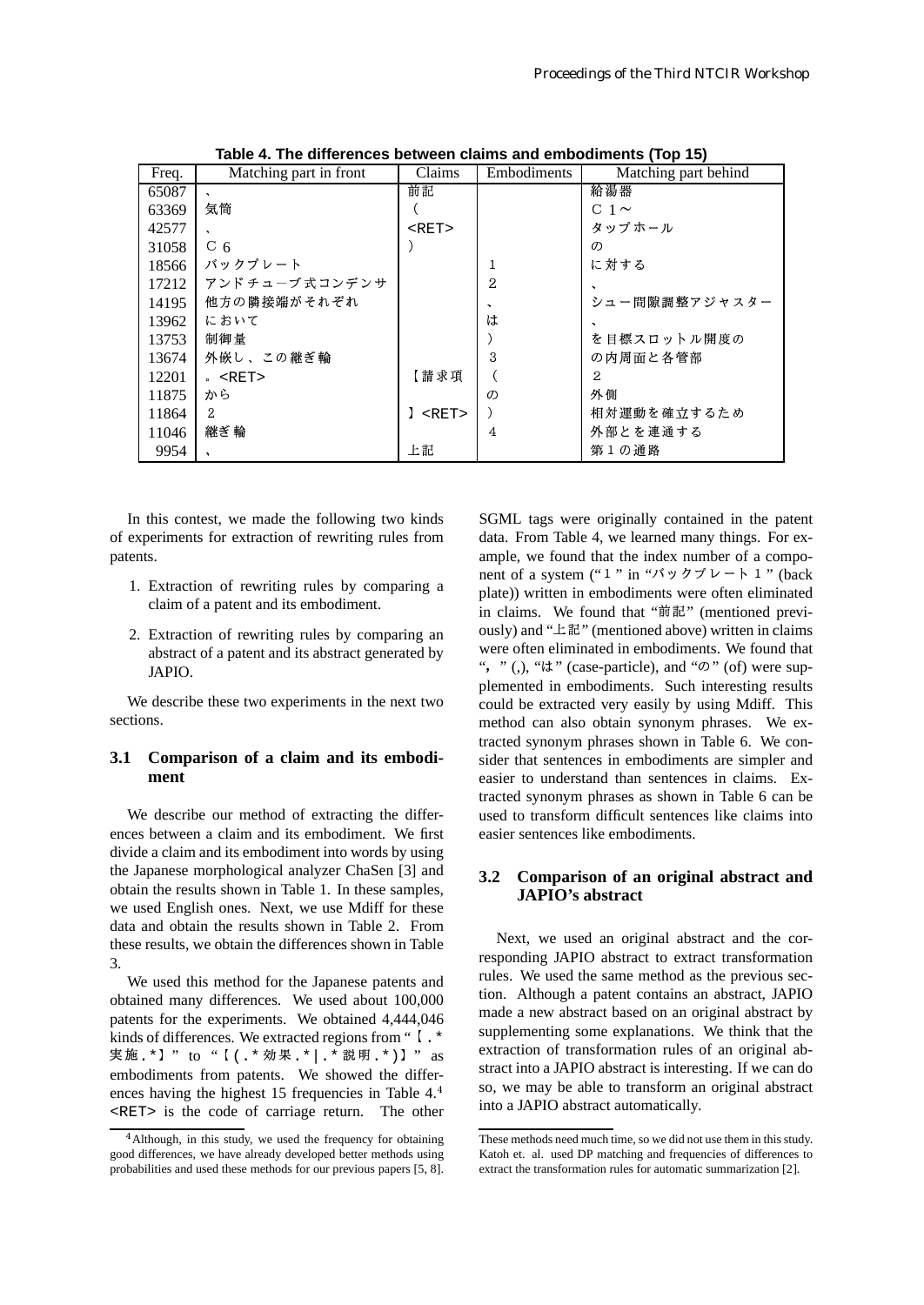| Freq.  | Matching part in front | Original abst. | JAPIO's abst.             | Matching part behind |
|--------|------------------------|----------------|---------------------------|----------------------|
| 331309 | 補強材で補強し                | $<$ BR $>$     |                           | た枕枠に、モミガラ、ソバガラ等      |
| 85681  | $\circ$                | RET            | $<$ /P> $<$ RET>          |                      |
| 38422  |                        | 【課題】           | $<\mathbb{P}>$            | 生ごみを乾式粉砕して           |
| 22309  | 2                      |                |                           | で表される繰返し単位           |
| 17729  | 型開き面の相当直径              |                |                           | D                    |
| 14055  | 支持台 5, 6が、             | 前記             |                           | 軸を基準として互いに同じ側に配      |
| 9913   | た                      | データ            | データ                       | とを比較して砥石3の           |
| 9071   | 鉱物金網35、鉄10             | によって           | によつて                      | ミネラルイオン水に            |
| 8464   | ら構成させ、                 | 該              |                           | 炭化物非形成金属層            |
| 8181   | ミ ネラル イオン 水に           | す<br>る         | する                        | 。 このミネラル イオン水に       |
| 6276   | 編集された優先順位を基に           |                | $\lambda$                 | 加工                   |
| 5776   | する                     | こと             |                           |                      |
| 3739   | の内面処理を                 |                |                           | 好適に自動化すること           |
| 3719   |                        | 【課題】           | $\langle P \rangle$ ( J ) | 金属、                  |
| 3690   | ダ イヤモンド 砥粒             |                |                           | と砥粒を結合する結合           |

Table 5. The differences between orginal abstracts and JAPIO's abstracts (Top 15)

We used about 100,000 patents for the experiments. We obtained 870,145 kinds of differences. The results are shown in Table 5. From the results, we found that JAPIO transformed a small-font character "2" into a normal-size character " $\supset$ " and " $-$ " in " $\overrightarrow{r} - \overrightarrow{r}$ " to "-".<sup>5</sup> We found that 【課題】 (subject or theme) which is a mark describing the subject of a patent in an abstract was transformed into <P> which indicates a mark of a boundary of paragraphs. We found that <BR> inserted into an original abstract was eliminated in JAPIO's abstracts. We also found that "1" in " $\check{\mathcal{A}}$ " イヤモンド 砥粒 1 " (Diamond abrasive 1) which is an index number of a component of a system was supplemented in JAPIO's abstracts. Our extracted differences contain many kinds of interesting transformation rules shown in Table 7. These rules would be very useful to transform an original abstract into a JAPIO abstract automatically.

#### $\overline{\mathbf{4}}$ Alignment of claims and embodiments in patents

This section describes alignment of claims and embodiments in patents. We had studied alignment of a written paper and its corresponding speech using Diff [6, 9]. In this section, we used the same idea. We describe the method in the case of patents.

Here, let's try to determine the parts of the embodiments to which each claim corresponds by using Mdiff. We suppose that the content is laid out in the same order in the claims and in the embodiments. In advance, we place symbols such as <Claim 1>, as

<Claim 1> (the contents of Claim 1) <Claim 2> (the contents of Claim 2) <Claim 3> (the contents of Claim 3)

#### Figure 1. Structure in the claims

shown in Figure 1, into the claims. This is so that we are easily able to recognize the claims of the patent.<sup>6</sup> By applying Mdiff to claims of a patent and its embodiments after both have been transformed so that each line has one word, we obtained the results shown in Figure 2. Next, we obtained the results shown in Figure 3 by eliminating the upper parts of the differences, i.e., those that correspond to the claims, and leaving symbols such as  $\langle$ Claim 1> in place. The symbols such as <Claim 1> are only inserted in the data of the embodiments. We are then able to recognize the claims of the patent that correspond with a given part of the embodiments.

To put this simply, we place information to indicate claim numbers in the data of embodiments. We then use the merging function of Mdiff to match the parts of the claims and embodiments. Then, by eliminating the contents of the claim, we are left with information on the claim numbers. We can easily align a claim with a corresponding embodiment by using Mdiff.

We used this method for the first thousand patents among the patents given from PATENT of NTCIR-3. Some patents were aligned roughly well. Some patents

 $5A$  small-font character is right in Japanese grammar. " $-$ " is more natural in Japanese character fonts. Use of a normal-size character for "2" and "-" for "-" is JAPIO's special notation.

 $6$ In Japanese patents, we can use existing symbols such as " [請 求項1] "instead of <Claim 1>.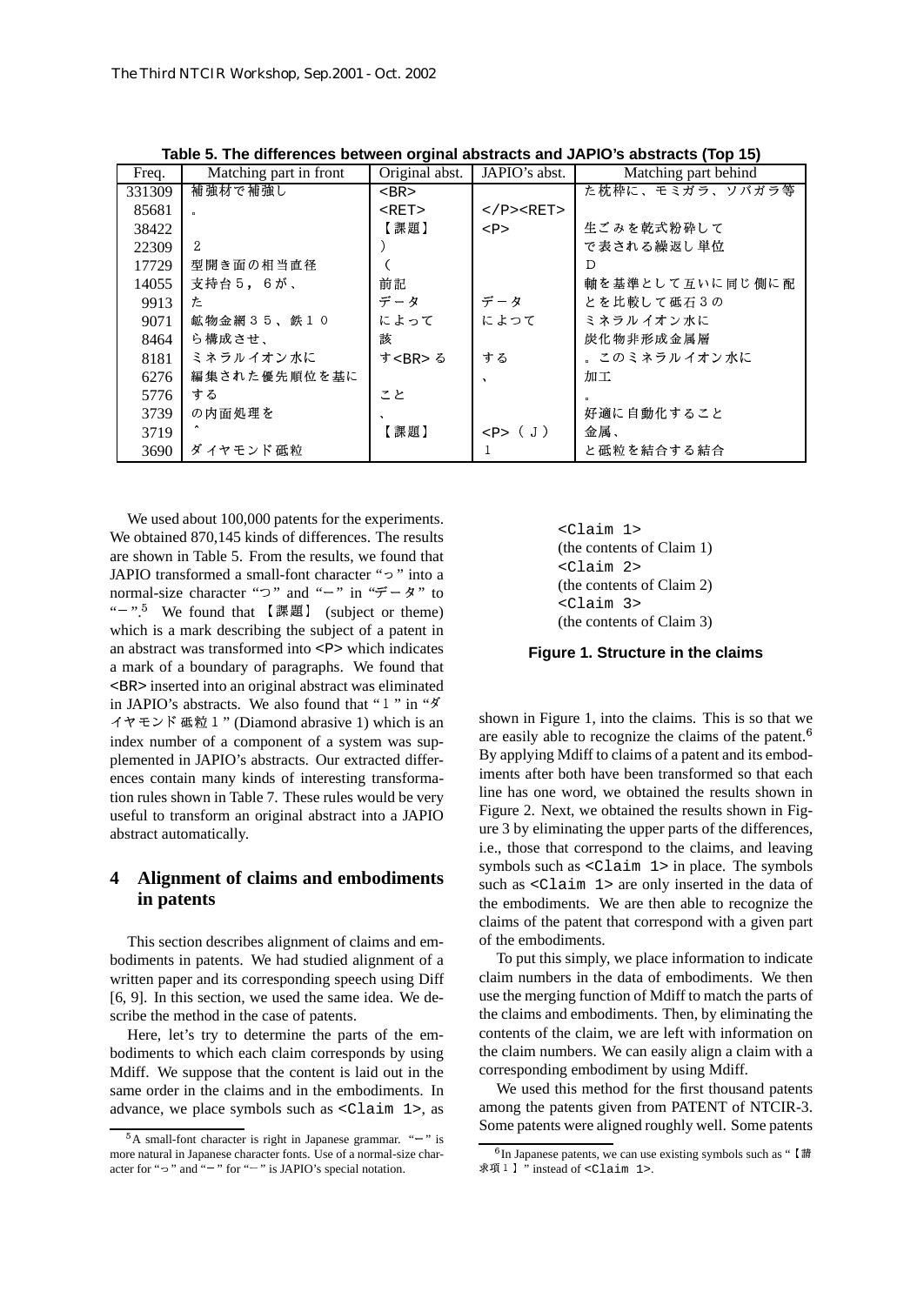# **Table 2. The results of Mdiff of a claim and its embodiment**

| The results of Mdiff                                          |
|---------------------------------------------------------------|
| $\frac{1}{1} = \frac{1}{1}$ begin $\frac{1}{1} = \frac{1}{1}$ |
| Claim 1.                                                      |
| A                                                             |
| $\mathrel{\mathop:}=$                                         |
| The                                                           |
| :===== end =====                                              |
| method                                                        |
| $:= == = begin == ==$                                         |
| for                                                           |
| predicting                                                    |
| $=$                                                           |
| predicts                                                      |
| :===== end =====                                              |
| whether                                                       |
| data                                                          |
| that                                                          |
| is                                                            |
| not                                                           |
| yet                                                           |
| known                                                         |
| to                                                            |
| be                                                            |
| positive                                                      |

## **Table 3. The differences between a claim and its embodiment**

| A claim        | Its embodiment |
|----------------|----------------|
| Claim 1. A     | The            |
| for predicting | predicts       |

were not aligned well at all. We did not examine the accuracy rates. One example of roughly good alignment is shown in Table 5. The claims of it are shown in Table 4. Words surrounded by brackets, " $\ll$ " and " $\gg$ ", eas in Table 5 appear in claims and embodiments. In Table 5, two marks for index numbers for claims, "  $\left[\frac{3\pi}{2}\right]$  5 求項1】" (Claim 1) and "【請求項2】" (Claim 2), were inserted. Paragraph 15 ( $\lceil 0 \ 0 \ 1 \ 5 \rceil$ ) describes Claim 2, so the result is roughly good. However, Paragraph 16 contains the content of Claim 1, not of Claim 2. So, the result is not so good. The reasons for producing bad results are as follows: The contents in embodiments are not in the same order as in the claims. The contents of a certain claim appear in several separate parts of embodiments. Mdiff can be used only when the contents of a certain claim appear in one part

## **Table 6. The differences between claims and embodiments**

| Claims         | Embodiments       |
|----------------|-------------------|
| 備え (provide)   | 有し (have)         |
| 基づい (based on) | 応じ (according to) |
| 設け (provide)   | 取り付け (attach)     |

| <claim 1=""></claim>                  |
|---------------------------------------|
| (content of the claim only)           |
|                                       |
| (content of the embodiment only)      |
| :===== end =====                      |
| (content of the claim and embodiment) |
| $:= == =$ begin $== ==$               |
| (content of the claim only)           |
|                                       |
| (content of the embodiment only)      |
| :===== end =====                      |
| (content of the claim and embodiment) |
| $:=-=-\text{begin}$ =====             |
| <claim 2=""></claim>                  |
| (content of the claim only)           |
|                                       |
| (content of the embodiment only)      |
| :===== end =====                      |

**Figure 2. Results of applying Mdiff to claims of a certain patent and embodiments of it**

of embodiments and it appears in the same order as in the claim. There are many cases when our supposition is not true. We may have better used another method such as passage retrieval based on a bag of words.<sup>7</sup> However, our method of using Mdiff is a very simple method, and it can be used very easily. We can obtain even a few useful results, such as in Table 5, very easily by using Mdiff.

# **5 Extraction of differences between claims**

We finally made experiments extracting differences among plural claims in a patent. This study is a new trial. We applied Mdiff to two claims among plural claims in a patent after both claims had been trans-

For the alignment of the transcription and its corresponding paper, the technologies of information retrieval or similar methods were used [11, 1].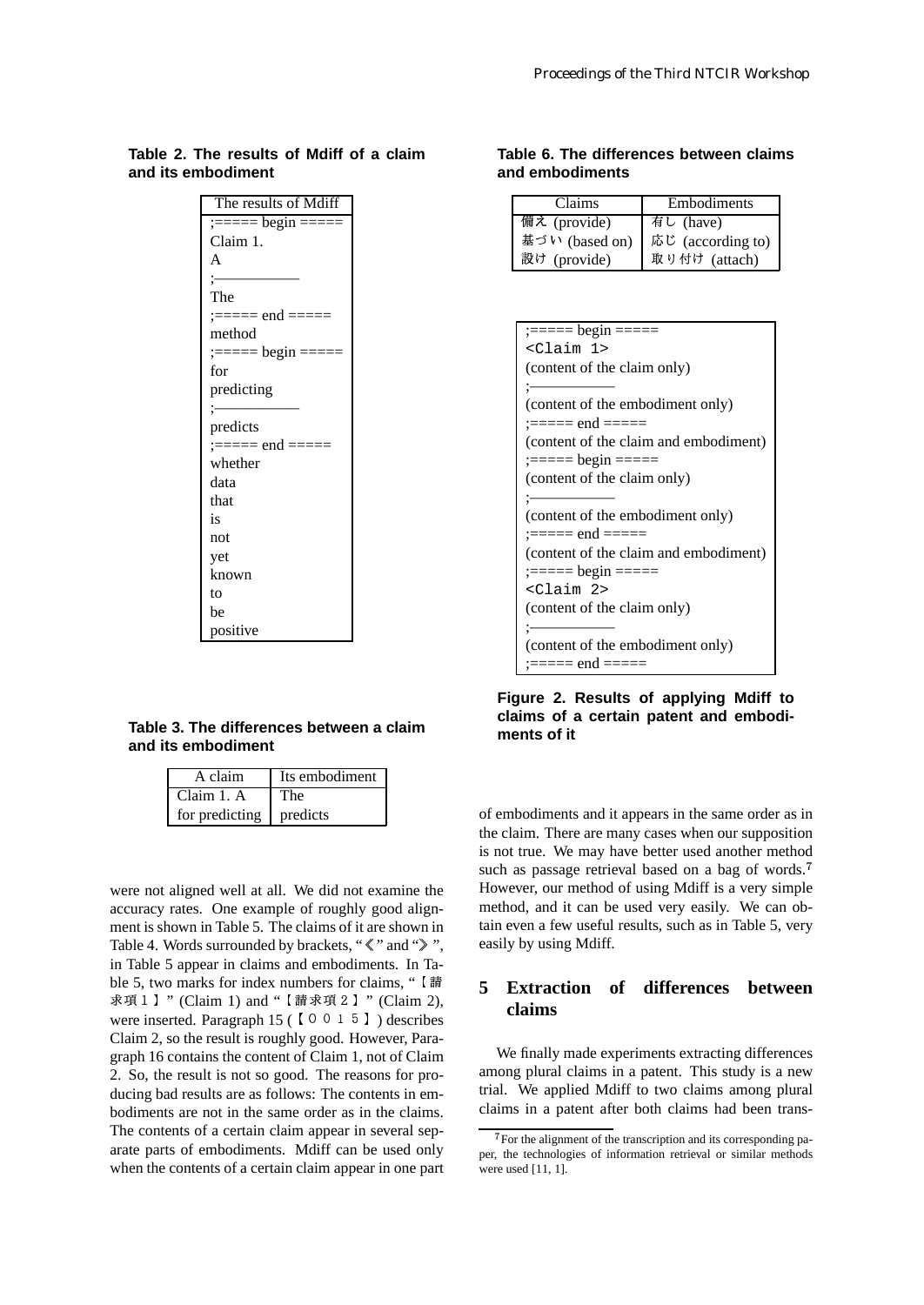#### **Table 7. The differences between original abstracts and JAPIO's abstracts (Same meaning)**

| Freq.            | Original                   | <b>JAPIO</b>      |          |
|------------------|----------------------------|-------------------|----------|
| 1752             | 提供する                       | 得る                | $($ col  |
|                  | (provide)                  | (obtain)          |          |
| 1350             | ことを目的とする                   |                   |          |
|                  | (that is a goal)           |                   | $<$ C    |
| 1135             | 請請                         | 上記                |          |
|                  | (mentioned previously)     | (mentioned above) | $($ con  |
| 1129             | され                         | Ì,                | I        |
|                  | (is done)                  | (do)              | t        |
| 1011             | 該                          | この                |          |
|                  | (the corresponding)        | (this)            |          |
| 837              | ことにある                      |                   |          |
|                  | (that is)                  |                   | I        |
| 795              |                            | ようにする             | λ        |
|                  |                            | (so as to)        | す        |
| 756              |                            | できるように            | 耶        |
|                  |                            | (so that)         | 銂        |
| $\overline{751}$ | 当該                         |                   | I        |
|                  | (the corresponding)        |                   | 耶        |
| $\overline{711}$ | ことである                      |                   | と        |
|                  | (that is)                  |                   |          |
| 692              | ものである                      |                   | ľ        |
|                  | (that is)                  |                   | ľ        |
| 640              | ことを特徴とする                   |                   |          |
|                  | (that is a characteristic) |                   |          |
| $\overline{579}$ | ī,                         | する。そして            |          |
|                  | $\rm (do)$                 | (do. And)         | $\sin c$ |

formed so that each line has one word. We obtained results such as in Figures 6 and 7. Figure 6 is the result of claims in Figure 4 and Figure 7 is the result of claims in Figure 8. From this result, we can understand differences of claims very easily. For example, in Figure 6 we found that the differences are " $\pm \alpha$ " 装置" (host system) and "プリンタ" (printer). However, when the differences are more complicated, the results of Mdiff are difficult to see as shown in Figure 7. We found that Mdiff has trouble when differences are complicated.

To solve this problem, we developed two new methods of obtaining differences. These methods do not use the Diff command, so they are not suitable for our purpose of using Diff. However, these new methods are useful, so we show them here.

The first new method extracts all words from all claims of a patent other than the currently analyzed claim and specifies words in the currently analyzed claim that do not appear in other claims. The result is shown in Figure 9. The words that do not appear <Claim 1>

(content of the embodiment only)

(content of the claim and embodiment)

(content of the embodiment only)

<Claim 2>

(content of the embodiment only)

#### **Figure 3. Results of insertion of information on claim numbers in embodiments**

【請求項1】

刃 部 材 の 先 端 の 刃 部 を 凹 凸 に 形 成 し 波 状 刃 と するとともに 螺 旋状に 湾曲 させ、 前記 刃 部 材 に 取っ手を取り付けたことを特徴とする草取り 鎌.

【請求項2】

取っ手の上部及び下部に滑り止め部を設けたこ とを特徴とする草取り鎌。

#### **Figure 4. A sample of claims of a certain patent**

in other claims are surrounded by brackets, " $\ll$ " and ">". The result is easier to see than the result of Figure 7. From Figure 9, we very easily found that the characteristic of " 【請求項2 】" (Claim 2) is "上部 及び下部の滑り止め部" (a device to prevent slipping at the upper and lower parts). If we understand the characteristic of Claim 2 is "滑り止め部" (a device to prevent slipping), we can extract embodiments corresponding to Claim 2 easily by extracting paragraphs containing this term "滑り止め部" (a device to prevent slipping). In the example of Figure 5, we can obtain the correct corresponding part, Paragraph 15, which contains the term "滑り止め部" (a device to prevent slipping). This method is very useful for extracting distinguishing characteristics and it can be also used for extracting the corresponding part of embodiments to a certain claim, i.e., aligning claims and embodiments in Section 4.

Next, we used the first new method for another case which has three claims such as in Figure 10. In this case, we obtained a result shown in Figure 10. In this result, we could not obtain the characteristics of Claim 2 and Claim 3, "滑り止め部". To solve this problem, we made the second new method. This method extracts all words from all claims of a patent above the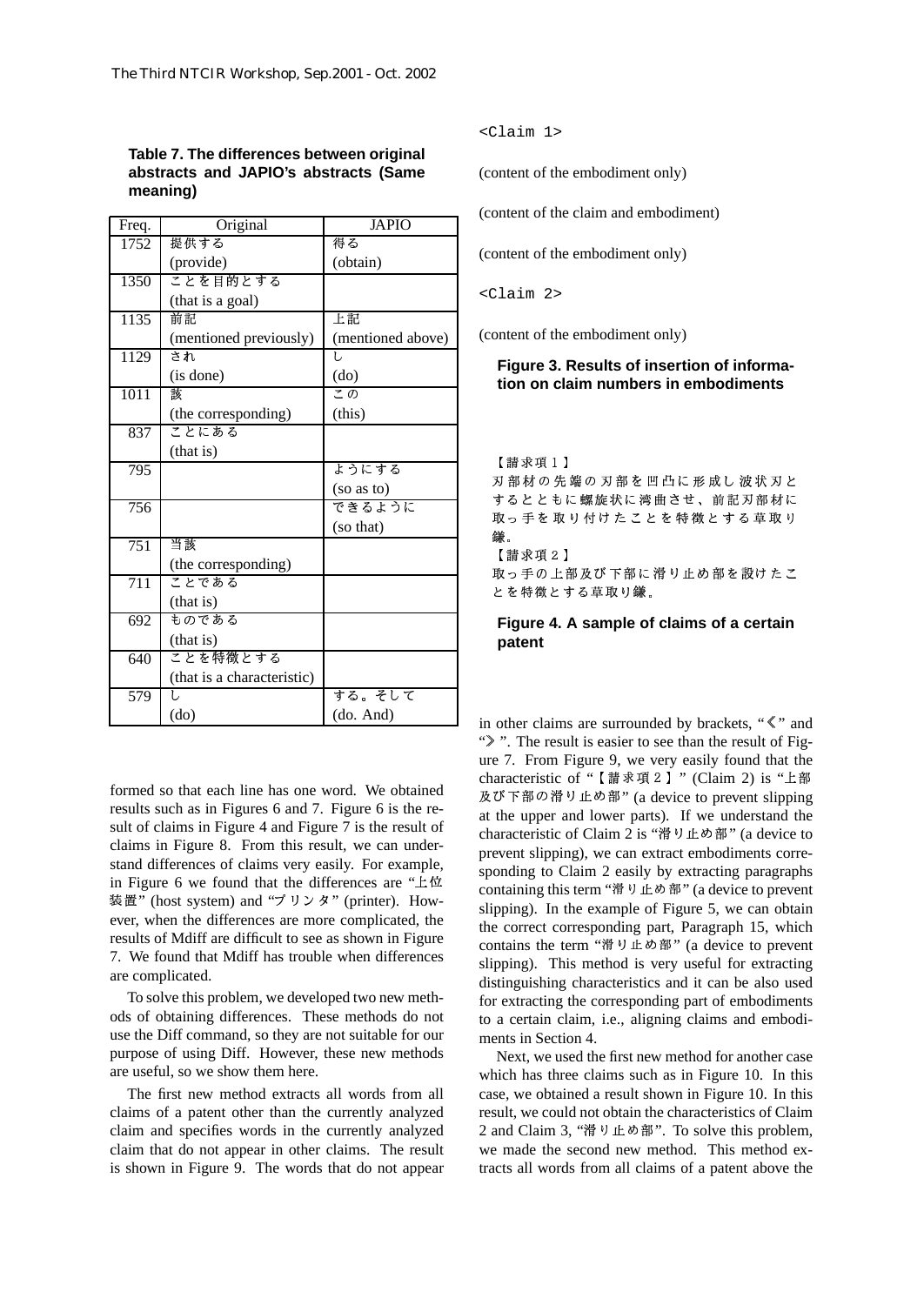次に、本発明について図面を参照して説明する。図1 は本発明である草取り鎌の正面図、図2は本発明であ る草取り鎌の背面図、図3は、本発明である草取り鎌 の右側面である。

【0007】本草取り鎌1は、図3に示すように、 《刃部材》2《の》刃部2bは当該《先端の》一面が 波状の波状《刃》5に形成されているとともに背面が 平坦に形成されている刃部材2と、取っ手3から構成 されている。

【0008】刃部材2は、図1、図2及び図3に示す ように、延長《部》2 a があり取っ手3の約2倍程の 長さがある。波状刃5の刃部2bは一方向に湾曲して いる。

【0009】図4は本発明の草取り鎌の刃部の正面拡 大図である。図に示すように、雑草《を》刈り取る刃 部 2 b は、 凸部 5 a と 凹 部 5 b が 交 互 《に 》 存 在 《し 波状》《と》なっている。

【0010】図5は本発明である草取り鎌の刃部の拡 大図である。刃部2bを構成《する》凸部5aの先端 はやや左方向《に》傾いている。これは、雑草をより 引っ掛けて刈り取り易くするためである。

【0011】図6は本発明である草取り鎌の刃部の 《湾曲》状態を示した一部拡大図である。図に示すよ うに《、》《刃》部2bの延長部2aより刃部2bの 先端2cは垂直線6からより湾曲している。

【0012】図7は、図中のA-A線《に》沿っ 《た》断面図である。刃部2bの上面7は傾斜し、凸 部5aの先端5cは尖っている。そして、刃部2b自 体が湾曲《する》とともに螺旋している。

【0013】図8は、本発明である《草取り鎌》の他 の実施例の正面図、図9は本発明である草取り鎌の他 の実施例の背面図、図10は本発明である草取り鎌の 他の実施例の右側面図、図11は、本発明である草取 り鎌の他の実施例の一部拡大図である。

【請求項2】

【0014】本例の草取り鎌1aは、刃部材2の延長 部 2 a が 短 い と と も に 刃 部 2 b の 部 分 が や や 大 き く 形 成してある。

【0015】また、《取っ手》3が長く、握り部3b 《の》上《に》、握り部3bの径よりやや大きい径の 上滑り止め部3aを設けるとともに、下にも同様に 握り部3bより大径の下《滑り止め部》3cb《を設 け》てある。

【0016】図10に示すように、本例の草取り鎌1 a の刃部2 b も図1 から図7 までに示し《た》草取り 鎌1と同様に螺旋状に湾曲している。

【0017】このように、先端部が螺旋状に湾曲させ る《こと》により、芝生等に生えている雑草《を》根 こそぎ取り除くことが容易《と》なる《。》

Figure 5. Actual results of insertion of information on claim numbers in embodiments

前記プリンタシステムは

 $:====$  begin  $====$ 

上位装置

プリンタ

 $:===$  end  $== ==$ を有することを特徴とする請求項16記載のプ リンタシステムの制御方法。

#### Figure 6. A result of Mdiff of claims  $(Case 1)$

 $: == ==$  begin  $== ==$ 

刃部材

取っ手  $:====$  end  $====$  $\sigma$ 

先端の刃

上部及び下部に滑り止め

 $:=-=-$  end  $==-$ 

部を

凹凸に形成し波状刃とするとともに螺旋状に湾 曲させ、前記刃部材に取っ手を取り付け

#### 設け

 $\frac{1}{1} = \frac{1}{1}$  and  $\frac{1}{1} = \frac{1}{1}$ たことを特徴とする草取り鎌。

#### Figure 7. A result of Mdiff of claims  $(Case 2)$

currently analyzed claim and specifies words in the currently analyzed claim that are not appearing in the above claims. The result is shown in Figure 11. In this case, we could extract the characteristics of Claim 2 and Claim 3, "滑り止め部", in Claim 2. With this method, we can find new terms as distinguishing characteristics. This method is also useful.

Although these two new methods did not use Diff commands, they used an idea of extracting differences in Diff commands. We think that these methods have interesting aspects as Diff has. In the future work, we would like to use these two methods for other applications of natural language processing.<sup>8</sup>

 ${}^{8}$ For example, we are now thinking of using the second new method to examine the problems of new information and old information in anaphora resolution [10, 4].